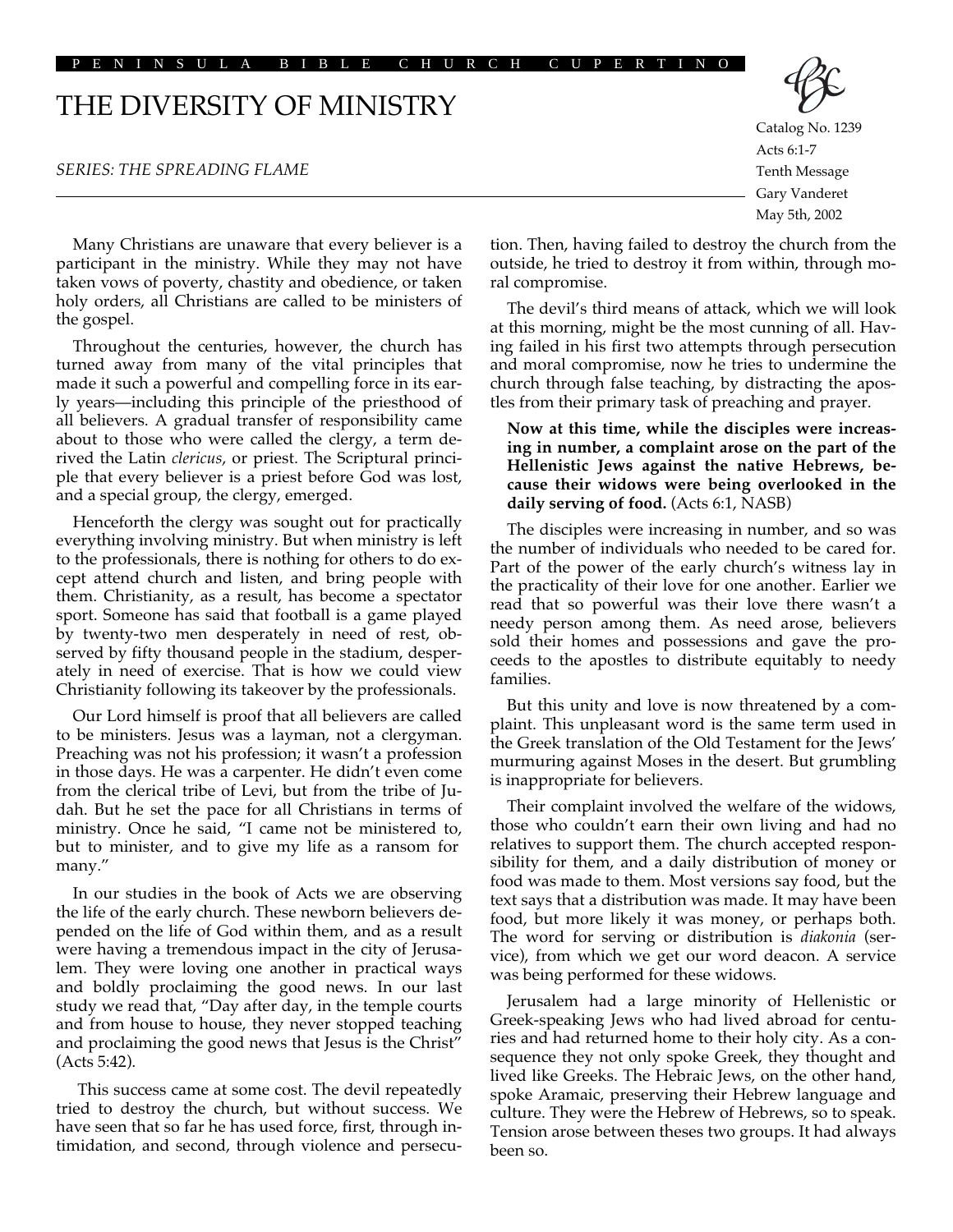Sadly, it continued inside the church. The Greekspeaking Jews complained that their widows were being neglected in the daily distribution. They started murmuring, "Our Hebrew brothers are favoring their own people." It is not known whether the complaint was imagined or real. Certainly it was not deliberate. Perhaps it was the result of a lack of administration, due to the increase in numbers.

The apostles act quickly and openly.

**So the twelve summoned the congregation of the disciples and said, "It is not desirable for us to neglect the word of God in order to serve tables. Therefore, brethren, select from among you seven men of good reputation, full of the Spirit and of wisdom, whom we may put in charge of this task. But we will devote ourselves to prayer and to the ministry of the word."** (6:2-4)

Up to this point, the apostles apparently were part of this daily distribution. Now they are alerted to a deeper problem than temporary disunity. Managing this situation of organizing the distribution and settling complaints was taking so much time and energy they had little or no time for preaching and teaching—the work that Christ had commissioned them to do.

But the apostles don't force their own solution on the church. They call a congregational meeting and say, "It is not desirable for us to neglect the word of God in order to serve tables." They are not saying, "We're too good to serve tables. Let's pick out some talented people to do this menial task, while we devote ourselves to the really spiritual work of preaching."

This text is not saying that preaching is more important than social work. These men had been in the Upper Room with Jesus. They had seen him strip down to the garb of a servant and wash their dirty feet. They had heard his words, "He who is the greatest among you shall be your servant."

No, these apostles were not minimizing this ministry, or saying that they were too dignified for this work. This was a question of gifts, of calling. They were not free to stop doing what they had been called to do, so they made a proposal for the church. They asked the congregation to choose seven men to whom they could delegate this responsibility. The men they chose must have three qualifications. First, they must have a good reputation. These should be people who could be trusted, who already had the confidence of others. Second, they must be full of the Holy Spirit. They should be spiritually mature men who were dependent on the Spirit of God rather than their own strength. Third, they must be full of wisdom. They should know how apply truth to practical situations.

Though the word deacon is not used in this passage, it is commonly thought that this is the origin of the office of deacon. It certainly laid the foundation for this wonderful office which, while taking many different forms in the history of the church, has done so much to

show Christ's love to people in need. William Barclay makes this observation in his commentary, "It is extremely interesting to note that the first office-bearers to be appointed were chosen not to talk but for practical service."<sup>1</sup> They spoke all right, but not with words!

The church recognizes the wisdom of the proposal.

### **The statement found approval with the whole congregation; and they chose Stephen, a man full of faith and of the Holy Spirit, and Philip, Prochorus, Nicanor, Timon, Parmenas and Nicolas, a proselyte from Antioch.** (6:5)

Their process of selection is not described. The word for select (verse 3) means "to look out for." Occasionally it means "visit." These leaders were probably nominated by the congregation but appointed by the apostles.

Notice that all of those selected had Greek-speaking names. Some have assumed that they all were Greekspeaking Jews, selected to satisfy the complainers. But we must remember that even among the twelve disciples there was an Andrew and a Philip—Greek names —but they were Hebrews, so we cannot be certain.

## **And these they brought before the apostles; and after praying, they laid their hands on them. The word of God kept on spreading; and the number of the disciples continued to increase greatly in Jerusalem, and a great many of the priests were becoming obedient to the faith.** (6:6-7)

Because the apostles devoted themselves to the Scriptures, the word of God kept on growing and many were being converted.

These verses illustrate an important principle: God calls every Christian into ministry, but to different forms of ministry. All Christians are called into ministry, *diakonia*, service. All are followers of Jesus, who declared, "I came not be ministered to, but to minister, and to give my life as a ransom for many."

John Stott makes an important observation in noting that the distinction in this passage is between what is called "the ministry of the word" (verse 4), and the "ministry of tables" (verse 2). The distinction is between pastoral and social work; between speaking and serving gifts. Both are valid forms of ministry. *Diakonia* is the word used to describe both. Both require spiritual people, men and women filled with the Holy Spirit. The only difference between them is that they require different gifts.<sup>2</sup>

There is a lot of confusion in the Christian world about this subject. Christians further that confusion by referring to pastors as being "in the ministry." People who are going off to seminary say that they are "going into the ministry." What ministry are they talking about? Again, Stott notes that that word "ministry" in the New Testament is used of all kinds of service. It has no precise meaning until the kind of ministry referred to is identified.3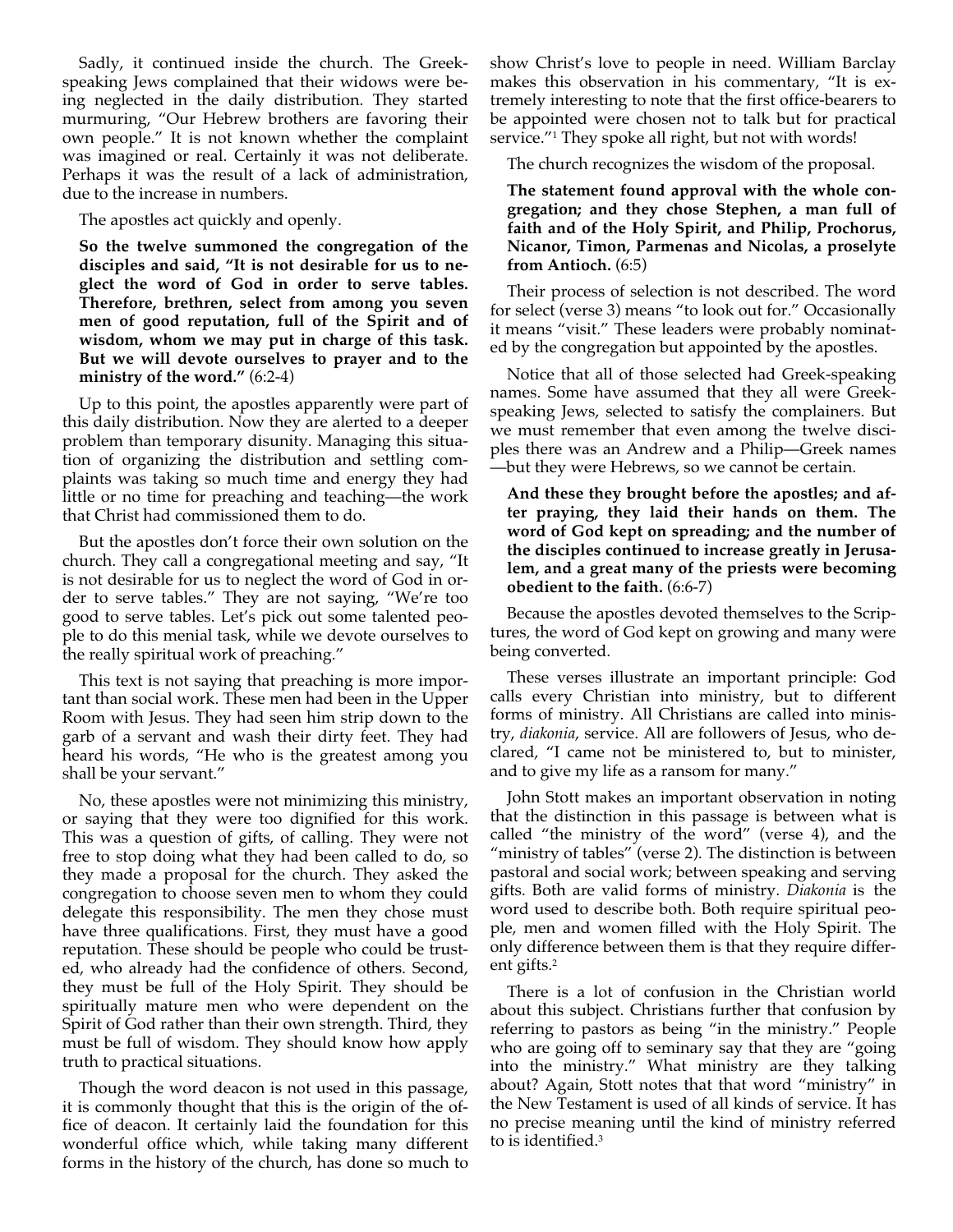All followers of Christ are called to ministry. Some are called into ministry in the secular community: in technology, business, the media, education. Some are called into the ministry at home: as a wife and mother, a homemaker. These are fulltime Christian ministries.

It is critically important to capture this vision of a wide diversity of ministries. Paul Stevens spoke to us recently about all of us being created in God's image. He talked about God being in the business of creating, upholding, reconciling and restoring, and all the vocations that flow out of those images. We bring missionaries and elders in front of the congregation and lay hands on them and set them apart for ministry, as we should. Paul's visit here with us has put a seed in my mind. I would like to have many of you come and share with us what your ministry looks like in your workplace, and give all of us an opportunity to pray for you.

The danger to the apostles was not that they were to be too busy in ministry, but that they would be too preoccupied with the wrong ministry: that they would sacrifice the ministry of the word, to which they had been called, for the ministry of service (or tables), to which they had not been called.

This is a danger in many churches that don't understand this principle about the role of a pastor in a local church. Though a pastor is not an apostle, according to the New Testament his role is a that of a shepherd who cares for the flock by feeding them, either the whole congregation or smaller groups within it. A pastorteacher's main responsibility is leading people to maturity through the ministry of the word. His role, stated clearly in Ephesians 4, is to "equip the saints for the work of service."

A pastor is called to a ministry of the word and prayer. Many pastors, however, function more like administrators. They fill their time with programs and committee meetings. They think they have to be multifunctional. They spend more time on the telephone, or the modern telephone, e-mail, than they do in the Bible. And churches don't help. I am reluctant to send out young men into a pastoral ministry unless they have a clear understanding of what God has called them to do.

At various times I hear about churches seeking a pastor. The following are the qualifications that one church is asking for:

Experience in a large church setting or similar experience in managing staff in a business setting; administratively gifted with a coach/team management style; passion for reaching unchurched; willingness to work and ability to make things happen.

I wonder whether they are looking for a pastor or a CEO. As a consequence of this kind of thing, pastors try to do everything, so that they are left with no time for study and prayer. How can pastors preach or teach if they don't have adequate time to study and pray? That is why there is such a low level of teaching in many pulpits. Pastors are absorbed in the wrong kind of ministry. How can the church be equipped to maturity if the pastor isn't teaching the people? The devil, of course, is delighted with this. He has succeeded in his strategy of distraction.

On a personal note, I struggle with this. I'm a people person. I love people. I love counseling and building community. People energize me. Studying is hard for me. The continual exhortation to me from my brothers on the elder board is, "How is your studying coming along? Are you taking time to study, to let God speak to you through the word?" I am glad to have brothers who push me to "keep the main thing the main thing." We are blessed that from the beginning we have had leaders who understood this principle.

When a congregation or its pastors are not doing what God has called them to do, preaching declines, and as a result, Christian understanding and living declines. Such a church is prey to all kinds of false teaching. It is stuck in a state of perpetual immaturity. As Dr. Martyn Lloyd-Jones wrote in his book, *Preaching and Preachers*, "The decadent periods and eras in the history of the church have always been those in which preaching has declined. Error and evil flourish when truth languishes. And Christ's flock fall prey to the wolves when there are no true shepherds to feed and protect them."4

But there is a second tragic result of this condition that is so prevalent in churches. Not only are pastors tired and worn out and failing to study and pray, the saints are not being equipped. They are not using the gifts God has given them. They are prevented from functioning in their God-given roles. Oftentimes pastors in their arrogance think they hold in their hands all the power and authority for ministry. People can't do anything without checking with them. But the pastor's role is to equip and set people free for ministry. Christians don't need approval to start a ministry.

I will close with a story that practically illustrates what we have been learning.

Once upon a time, the animals decided they should do something meaningful to meet the problems of the new world. So they organized a school.

They adopted an activity curriculum of running, climbing, swimming, and flying. To make it easier to administer the curriculum, all the animals took all the subjects.

The duck was excellent in swimming; in fact, better than his instructor. But he made only passing grades in flying, and was very poor in running. Since he was slow in running, he had to drop swimming and stay after school to practice running. This caused his web feet to be badly worn, so that he was only average in swimming. But average was quite acceptable, so nobody worried about that—except the duck.

The rabbit started at the top of his class in running, but developed a nervous twitch in his leg muscles because of so much make-up work in swimming.